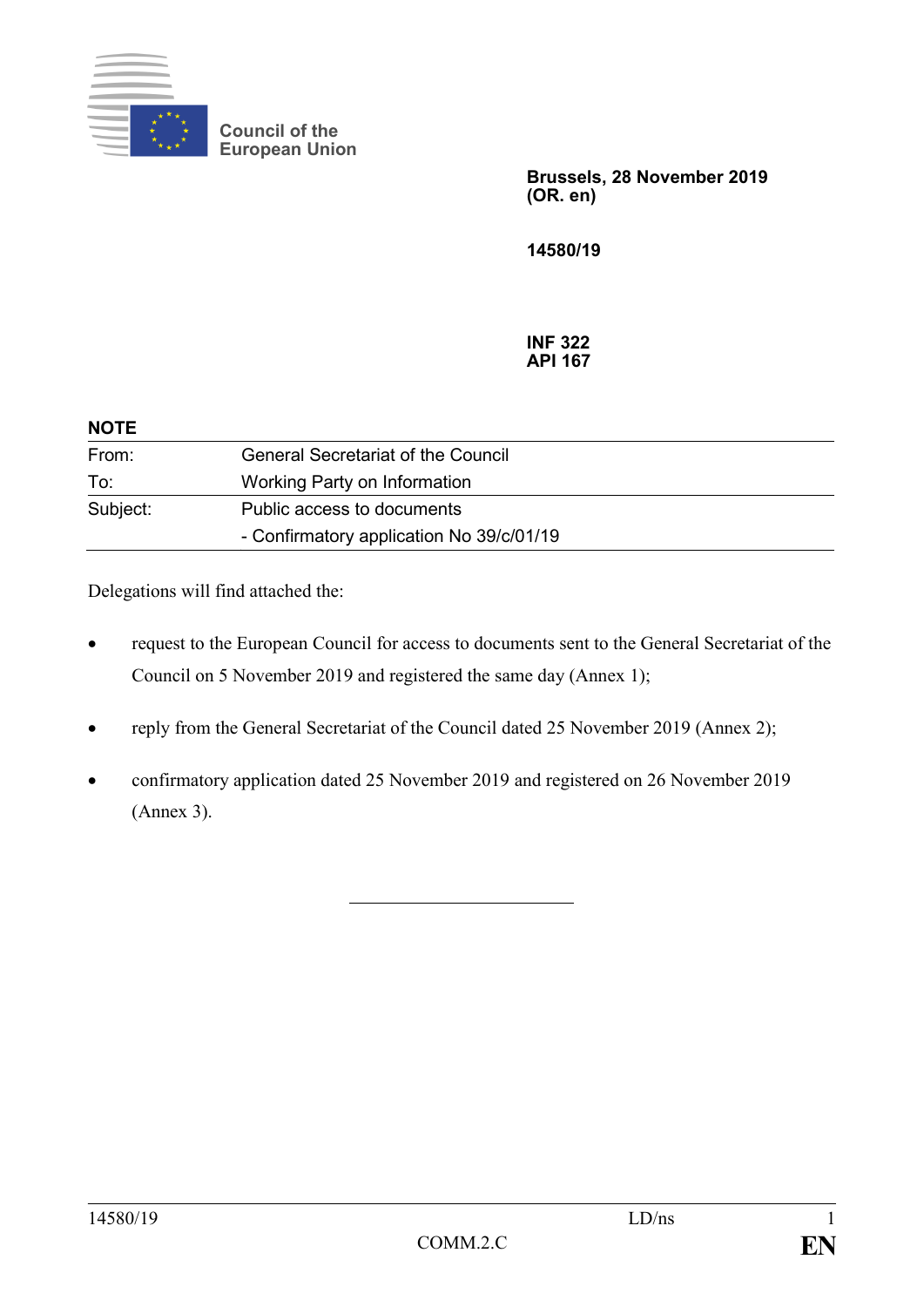## **ANNEX 1**

## **[E-mail message sent to** [access@consilium.europa.eu](mailto:access@consilium.europa.eu) **on 5 November 2019 - 9:20]**

From: Arne Semsrott [#169833] <a.semsrott.pr2vzmxg8n@fragdenstaat.de> Sent: Tuesday, November 5, 2019 9:20 AM To: TRANSPARENCY Access to documents (COMM) <Access@consilium.europa.eu> Subject: SMS between Donald Tusk and heads of states [#169833]

Dear European Council,

Under the right of access to documents in the EU treaties, as developed in Regulation 1049/2001, we are requesting documents which contain the following information:

All text messages (i.e., SMS messages) and other mobile-phone-based text communications (e.g., WhatsApp, Telegram, iMessage, Facebook Chat, SnapChat, Slack, Facebook and Twitter "direct messages," Signal Messenger, Wire, etc.) sent by – or on behalf of – Council President Donald Tusk in exchange with EU and foreign heads of state or heads of government in 2018

Yours faithfully,

Luisa Izuzquiza and

Arne Semsrott [a.semsrott.pr2vzmxg8n@fragdenstaat.de](mailto:a.semsrott.pr2vzmxg8n@fragdenstaat.de)

Postanschrift Arne Semsrott c/o Open Knowledge Foundation Deutschland e.V., Singerstraße 109, 10179 Berlin

--

Rechtshinweis: Diese E-Mail wurde über den Webservice fragdenstaat.de versendet. Antworten werden ggf. im Auftrag der Antragstellenden auf dem Internet-Portal veröffentlicht. Falls Sie Fragen dazu haben oder eine Idee, was für eine Anfrage bei Ihnen im Haus notwendig wäre, besuchen Sie:

<https://fragdenstaat.de/hilfe/fuer-behoerden/>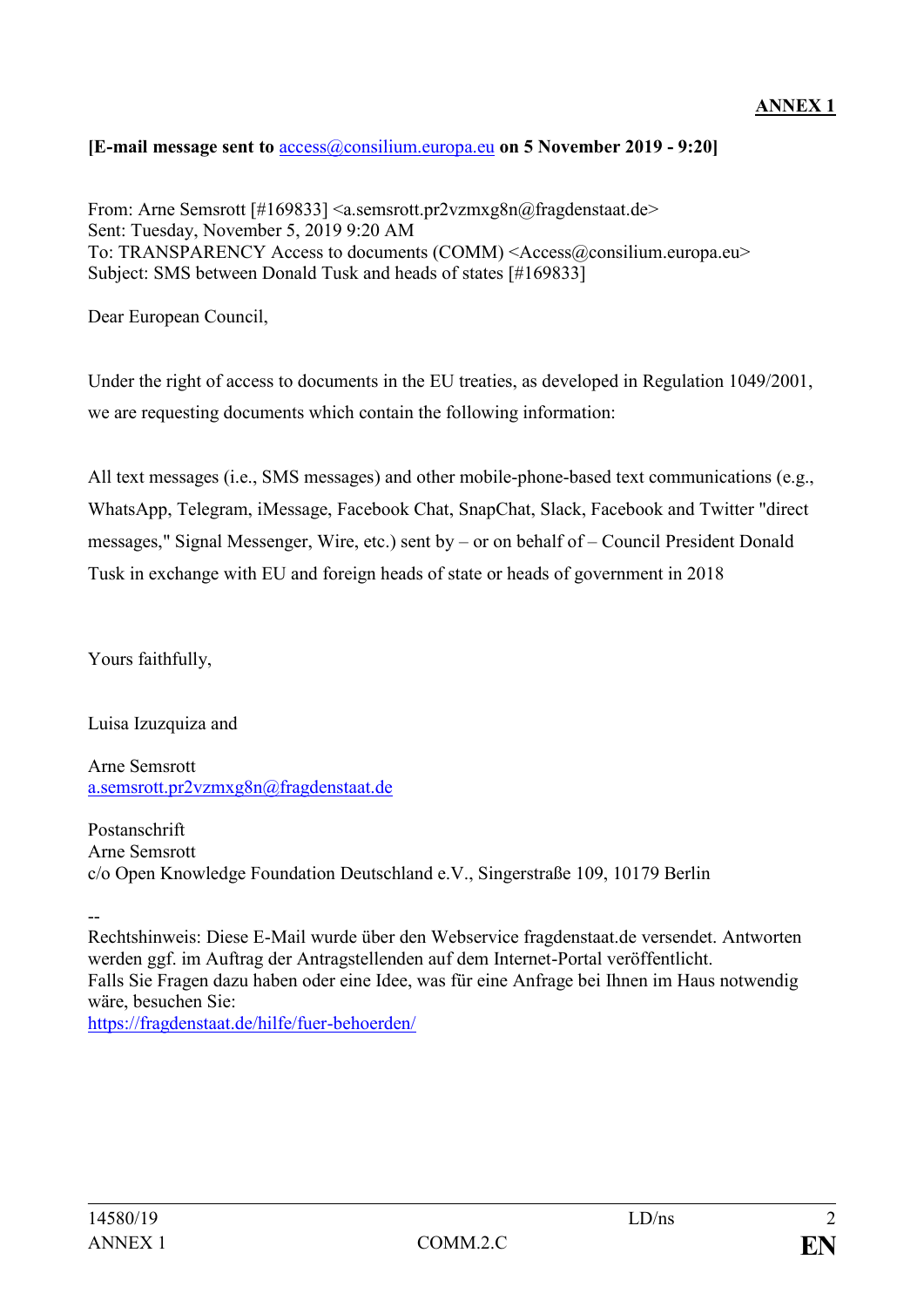

**Council of the European Union** General Secretariat Directorate-General Communication and Information - COMM Directorate Information and Outreach Information Services Unit / Transparency *Head of Unit*

Brussels, 25 November 2019

Mr Arne Semsrott Email: a.semsrott.pr2vzmxg8n@fragdenstaat.de

Ref. 19/2305-ld/mf

Request made on: 05.11.2019

Dear Mr Semsrott,

Thank you for your request for access to *"All text messages (i.e., SMS messages) and other mobilephone-based text communications (e.g., WhatsApp, Telegram, iMessage, Facebook Chat, SnapChat, Slack, Facebook and Twitter "direct messages," Signal Messenger, Wire, etc.) sent by – or on behalf of – Council President Donald Tusk in exchange with EU and foreign heads of state or heads of government in 2018"***<sup>1</sup>** *.*

 $\mathbf{1}$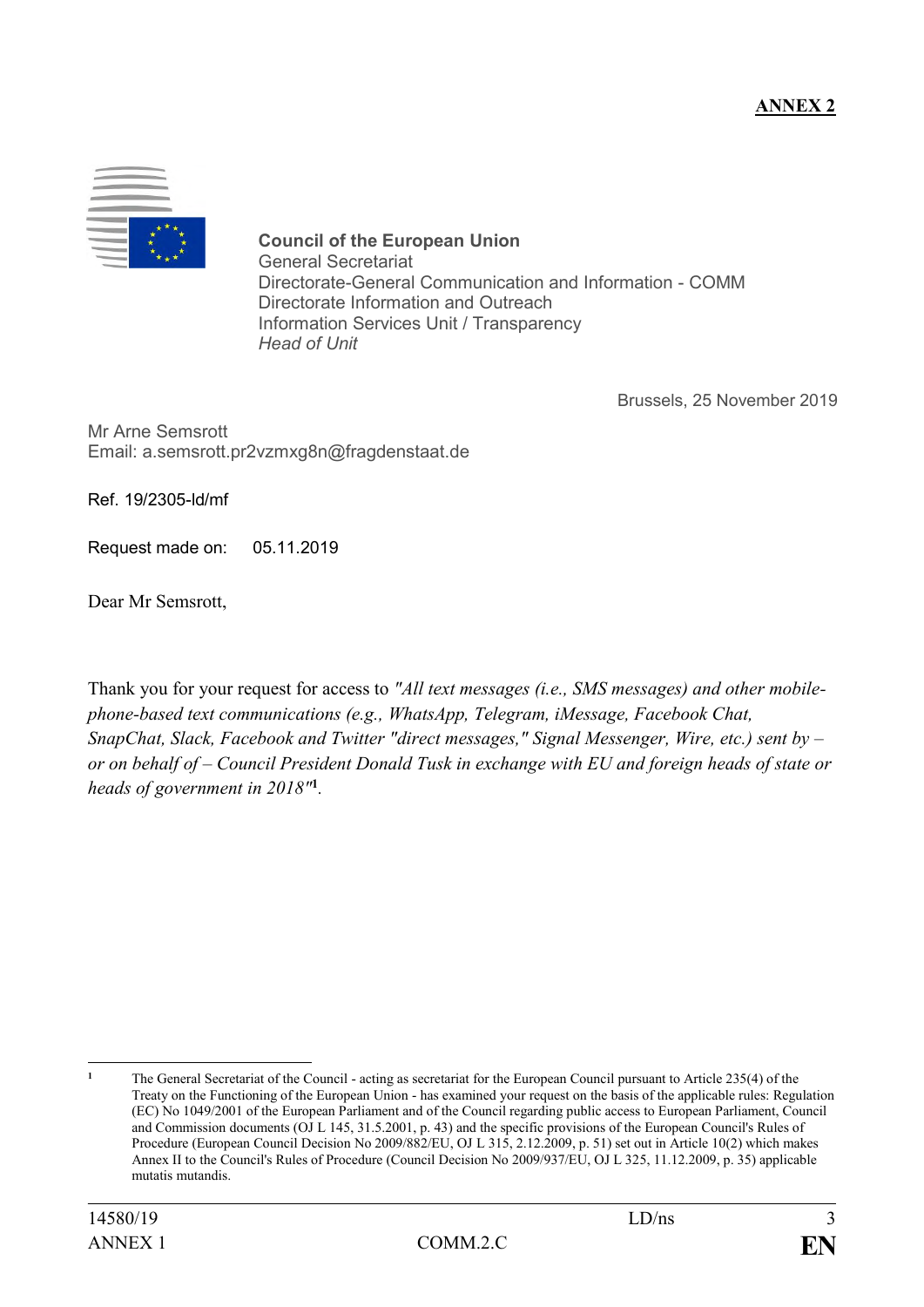I regret to inform you that no such SMS messages or other mobile-phone-based text communications sent out in the professional context containing substantial and not short-lived information that would be considered as documents drawn up by the European Council within the meaning of Article 3(a) of Regulation (EC) No 1049/2001 are in the possession of the GSC.

Yours sincerely,

Fernando FLORINDO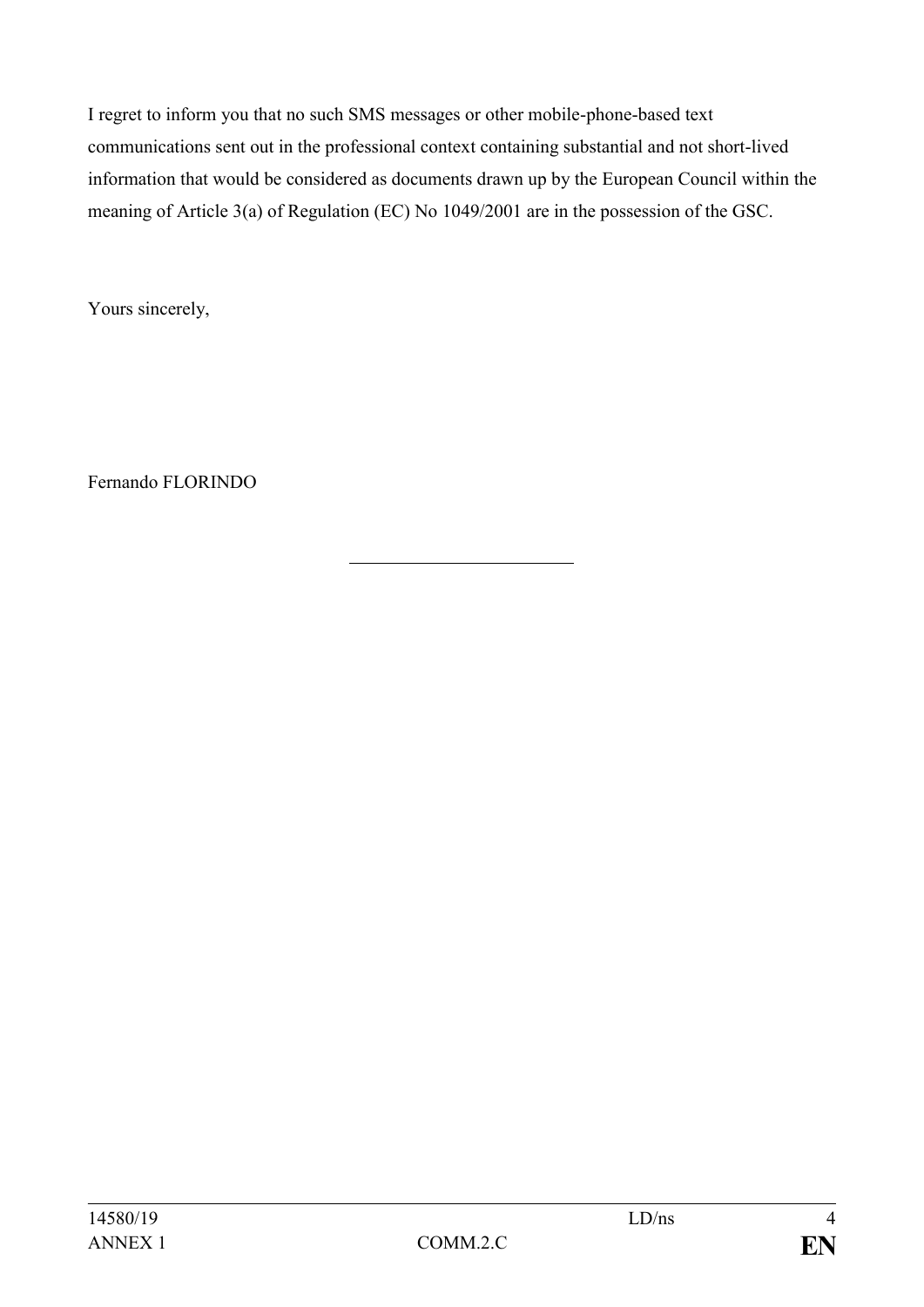## **[E-mail message sent to** [access@consilium.europa.eu](mailto:access@consilium.europa.eu) **on 25 November 2019 - 8:50]**

**From:** Arne Semsrott [#169833] <<u>a.semsrott.pr2vzmxg8n@fragdenstaat.de</u>> Sent: Monday, November 25, 2019 8:50 PM To: TRANSPARENCY Access to documents (COMM) [<Access@consilium.europa.eu>](mailto:Access@consilium.europa.eu) Subject: Confirmatory application Ref. 19/2305-ld/mf [#169833]

Dear Council of the EU,

please note that the original request was filed both by Luisa Izuzquia and Arne Semsrott.

Please pass this on to the person who reviews confirmatory applications.

We are filing the following confirmatory application with regards to our access to documents request 'SMS of Donald Tusk and heads of state'.

On 5 November 2019, we submitted an access to documents request for: "All text messages (i.e., SMS messages) and other mobile-phone-based text communications (e.g., WhatsApp, Telegram, iMessage, Facebook Chat, SnapChat, Slack, Facebook and Twitter "direct messages," Signal Messenger, Wire, etc.) sent by – or on behalf of – Council President Donald Tusk in exchange with EU and foreign heads of state or heads of government in 2018"

The request was registered by the Council on 5 November 2019 under reference 19/2305-ld/mf.

On 26 November 2019, the Council refused access to the request arguing that: "no such SMS messages or other mobile-phone-based text communications sent out in the professional context containing substantial and not short-lived information that would be considered as documents drawn up by the European Council within the meaning of Article 3(a) of Regulation (EC) No 1049/2001 are in the possession of the GSC."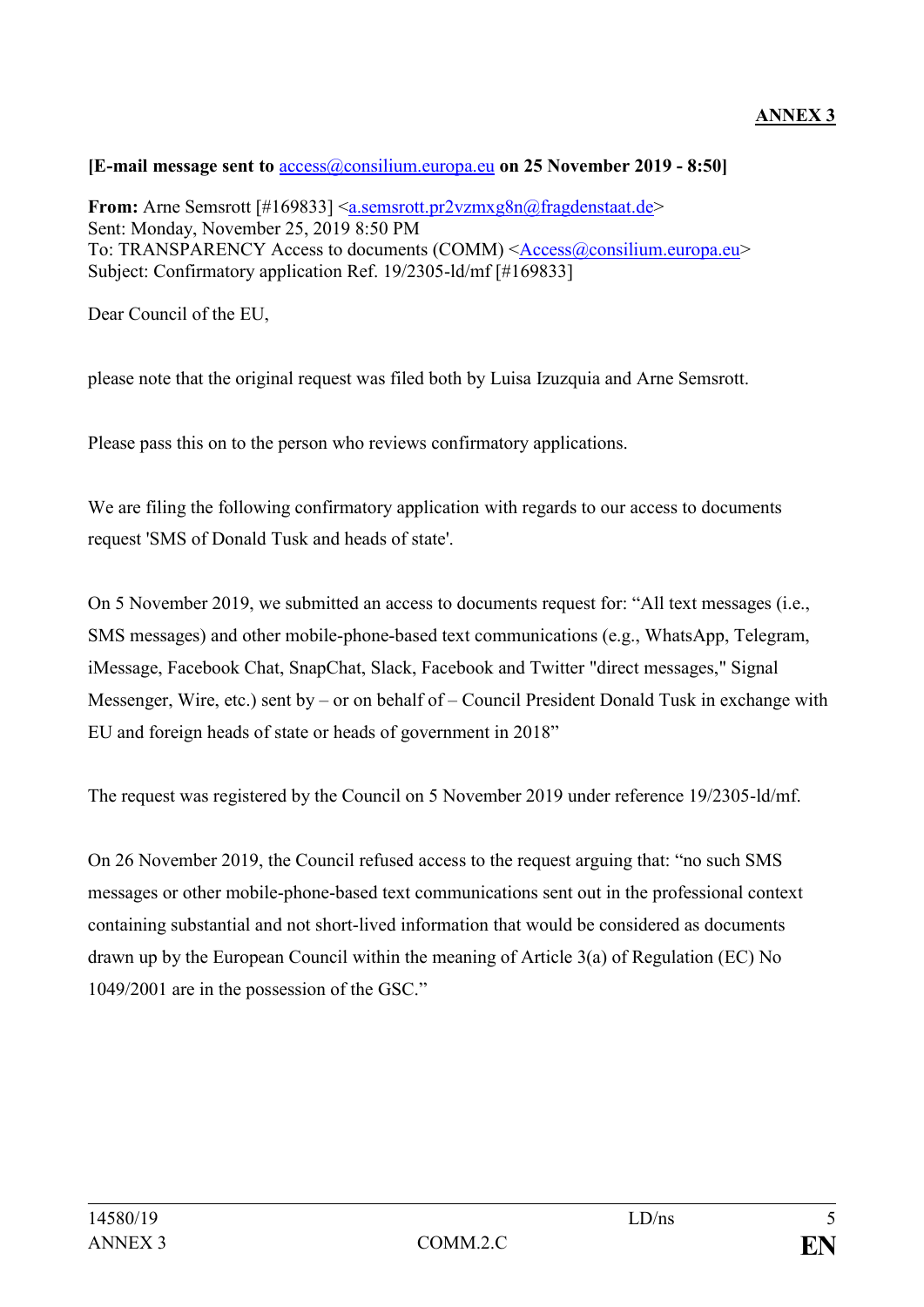To this regard, we would like to argue that:

1. Text messages and other mobile-phone based text communications do fall under the definition of "document" in Regulation 1049/2001.

Article 3 (a) of Regulation 1049/2001 reads: "'document' shall mean any content whatever its medium (written on paper or stored in electronic form or as a sound, visual or audiovisual recording) concerning a matter relating to the policies, activities and decisions falling within the institution's sphere of responsibility;"

To this extent, the Council cannot validly argue that a text message does not constitute "content" transmitted via an electronic "medium". It is also undeniable that all correspondence - including text messages and other mobile-phone-based communications - exchanged between Council President Donald Tusk and EU heads of state and government fall, at the very least, into "a matter relating to" "activities" within the Council's responsibility, if not "policies" and/or "decisions".

It is in fact public knowledge that mobile-phone-based communications take place between politicians - and among European leaders in particular -, and that when these communications happen, they will frequently relate to a policy matter or to an activity or decision that affects the public interest.

Example of this kind of practice can be found in news reports. A recent story by Yahoo! Finance describes a Commission spokesperson stating that EC President Juncker and UK Prime Minister May are in touch via text message. [1] A recent Guardian story notes that diplomats outside of the room are informed about progress at Council meeting by text message [2]. Also, President Tusk has reportedly done important negotiations via text. According to a story by the Associated Press, Greek debt crisis negotiations in July 2015 were saved by SMS between President Tusk and Dutch Premier Mark Rutte.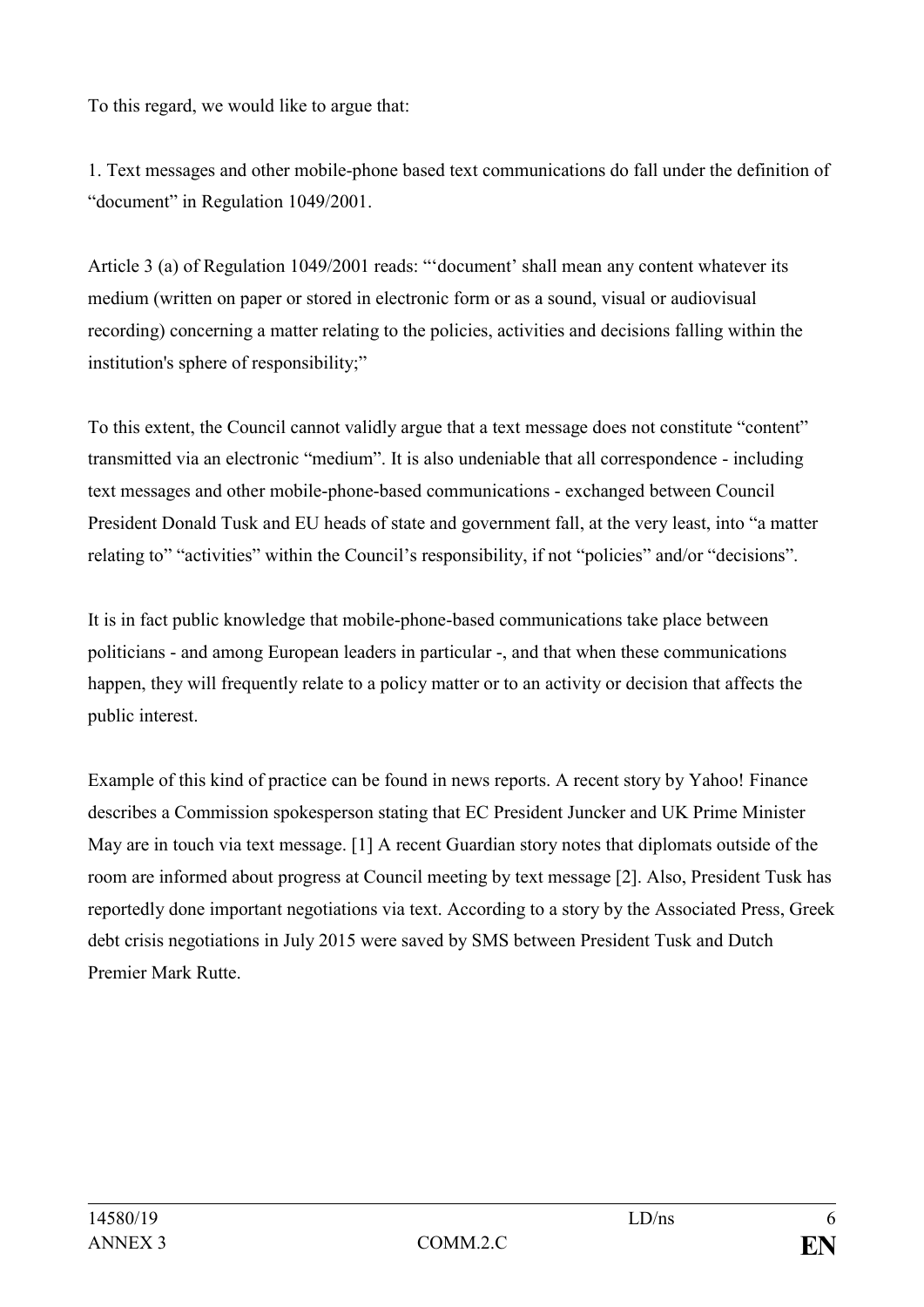Given that the scope of our initial request covers the whole of the year 2018, and taking into account the examples mentioned above, it is hard to believe that the Council would not be able to find text messages sent by Mr Tusk "relating to the policies, activities and decisions falling within the institution's sphere of responsibility" - thus making text messages a "document" according to Regulation 1049/2001.

2. A refusal based on the consideration of information as "substantial" and "short-lived" is out of line with Regulation of 1049/2001.

As stated above, the Council's refusal is based on an erred interpretation of Article 3 (a) of Regulation 1049/2001. However, it is worth mentioning that the Council bases its arguments on considerations regarding the content of text messages, not the format.

Article 3 (a) establishes that, for a "document" to be considered as such, "content" and "medium" need to exist. The Article does not limit certain types of content (such as substantial or nonsubstantial; short-lived or long-lived) that could define a document as such. On the contrary, only the existence of "content" and "medium" must be demonstrated, which in this case it has.

On the other hand, if the actual nature of the content is suitable for release or not, is something that is covered by a series of legitimate exceptions to access listed in other articles of Regulation 1049/2001, such as Article 4. None of these articles include non-"substantial" or "short-lived" as legitimate grounds for refusing access to an EU document.

The Council's argument therefore lacks any kind of legal basis under EU law, and cannot be considered as a valid.

3. Other types of documents that constitute exchange of messages of a non-substantial and shortlived nature are frequently considered suitable for disclosure under Regulation 1049/2001.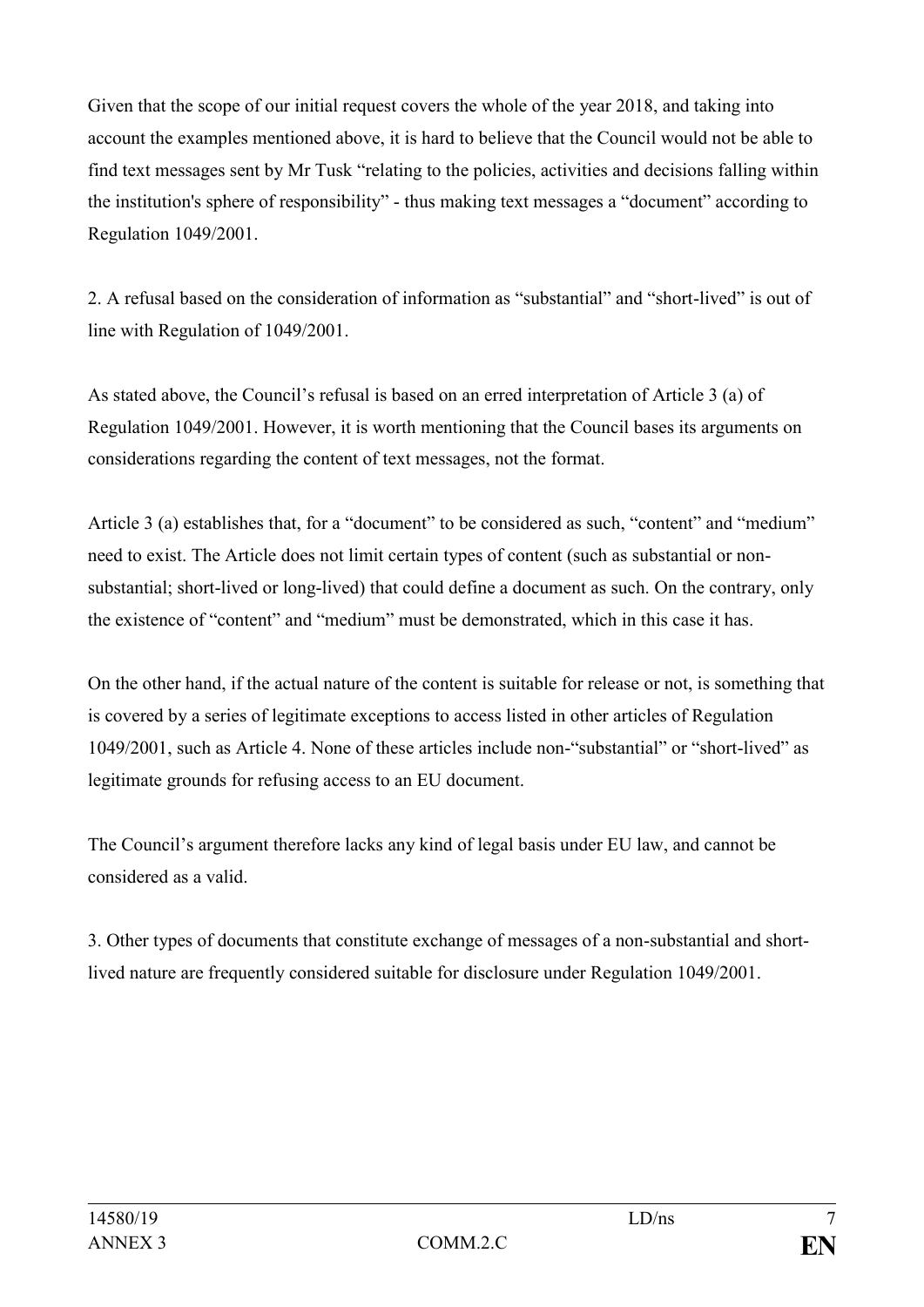It is common practice by EU institutions to release documents that constitute futile or short-lived communications between EU officials, such as e-mails.

In terms of "content" and "medium", in the year 2019, there is little difference between e-mail communication and text message communication. If, for years now, the EU has considered that emails fall under Article 3 (a)'s definition of "document", the Council cannot validly argue that a text message, which merely constitutes a technologically-advanced version of an e-mail message, does not fall under the definition of "document" as well.

To this regard, we would like to recall that the European Ombudsman has established that ensuring the right of public access to documents should be consistent with technological development. [4]

Therefore, given that the factual and legal basis for considering text messages a "document" under Regulation 1049/2001 has been clearly established, and that adapting EU law and its interpretation to technological progress has been considered in line with the principle of good administration, we are calling on the Council to:

- rectify its initial assessment that text messages and other mobile-phone-based communications do not fall under the scope of Article 3 (a) of Regulation 1049/2001; and

- disclose all text messages and other mobile-phone-based text communications sent by – or on behalf of – Council President Donald Tusk in exchange with EU and foreign heads of state or heads of government in 2018.

Thank you in advance.